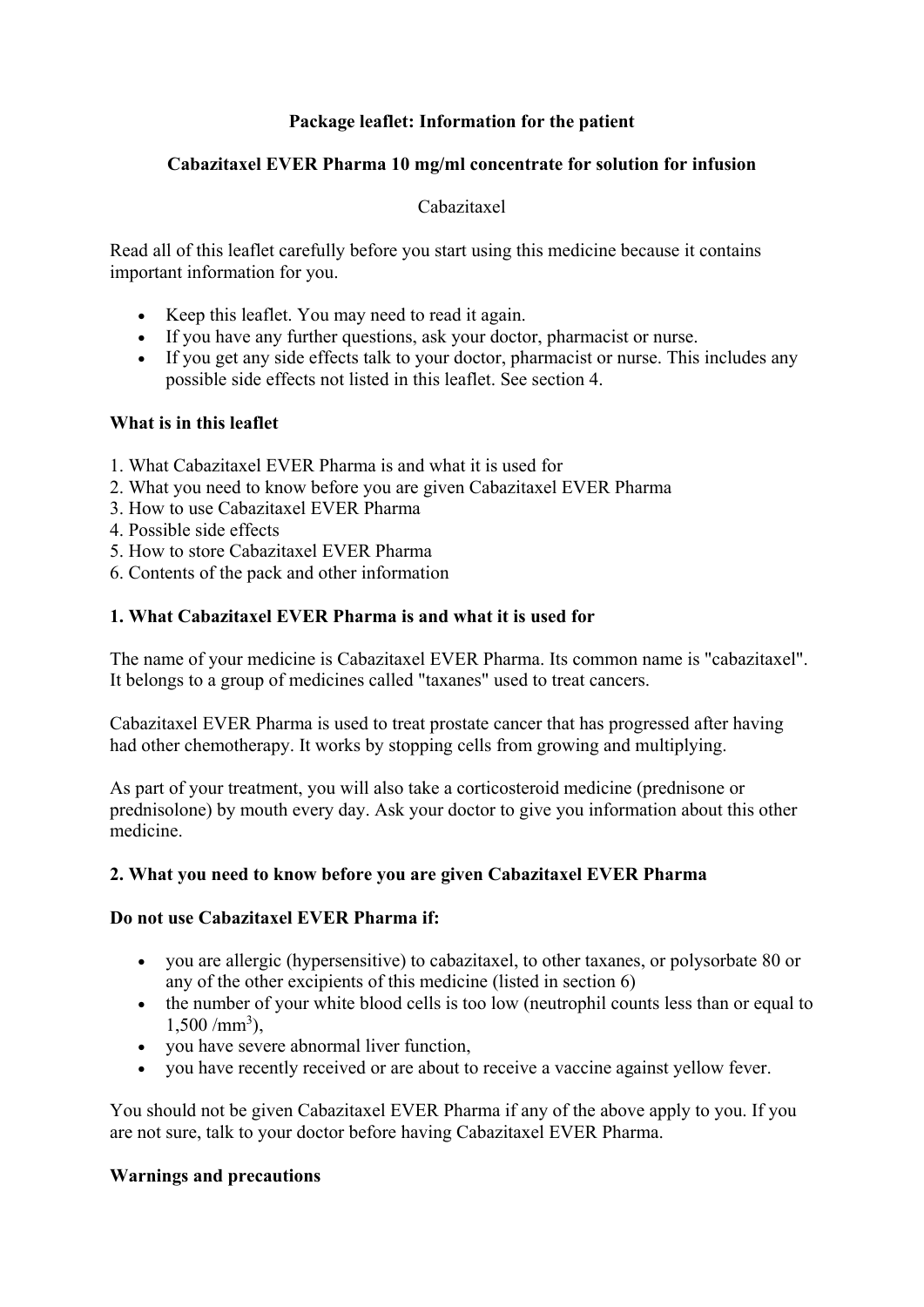Before each treatment with Cabazitaxel EVER Pharma, you will have blood tests to check that you have enough blood cells and sufficient liver and kidney functions to receive Cabazitaxel EVER Pharma.

Tell your doctor immediately if:

- you have fever. During treatment with Cabazitaxel EVER Pharma, it is more likely that your white blood cell count may be reduced. Your doctor will monitor your blood and general condition for signs of infections. He/she may give you other medicines to maintain the number of your blood cells. People with low blood counts can develop life-threatening infections. The earliest sign of infection may be fever, so if you experience fever, tell your doctor right away.
- you have ever had any allergies. Serious allergic reactions can occur during treatment with Cabazitaxel EVER Pharma.
- you have severe or long lasting diarrhoea, you feel sick (nausea) or you are being sick (vomiting). Any of these events could cause severe dehydration. Your doctor may need to treat you.
- you have feeling of numbness, tingling, burning or decreased sensation in your hands or feet.
- you have any bleeding problems from the gut or have changes in the colour of your stool or stomach pain. If the bleeding or pain is severe, your doctor will stop your treatment with Cabazitaxel EVER Pharma. This is because Cabazitaxel EVER Pharma may increase the risk of bleeding or developing holes in the gut wall.
- you have kidney problems.
- you have yellowing of the skin and eyes, darkening of the urine, severe nausea (feeling sick) or vomiting, as they could be signs or symptoms of liver problems.
- you experience any significant increase or decrease in daily urinary volume.
- you have blood in your urine.

If any of the above applies to you, tell your doctor immediately. Your doctor may reduce the dose of Cabazitaxel EVER Pharma or stop the treatment.

### **Other medicines and Cabazitaxel EVER Pharma**

Please tell your doctor, pharmacist or nurse if you are taking or have recently taken any other medicines. This includes medicines obtained without a prescription. This is because some medicines can affect the way Cabazitaxel EVER Pharma works or Cabazitaxel EVER Pharma can affect how other medicines work. These medicines include the following:

- ketoconazole, rifampicin for infections;
- carbamazepine, phenobarbital or phenytoin for seizures;
- St John's Wort (*Hypericum perforatum*) herbal remedy for depression and other conditions.
- statins (such as simvastatin, lovastatin, atorvastatin, rosuvastatin, or pravastatin) for reducing the cholesterol in your blood
- valsartan for hypertension
- repaglinide for diabetes

Talk to your doctor before getting vaccinations while you are receiving Cabazitaxel EVER Pharma.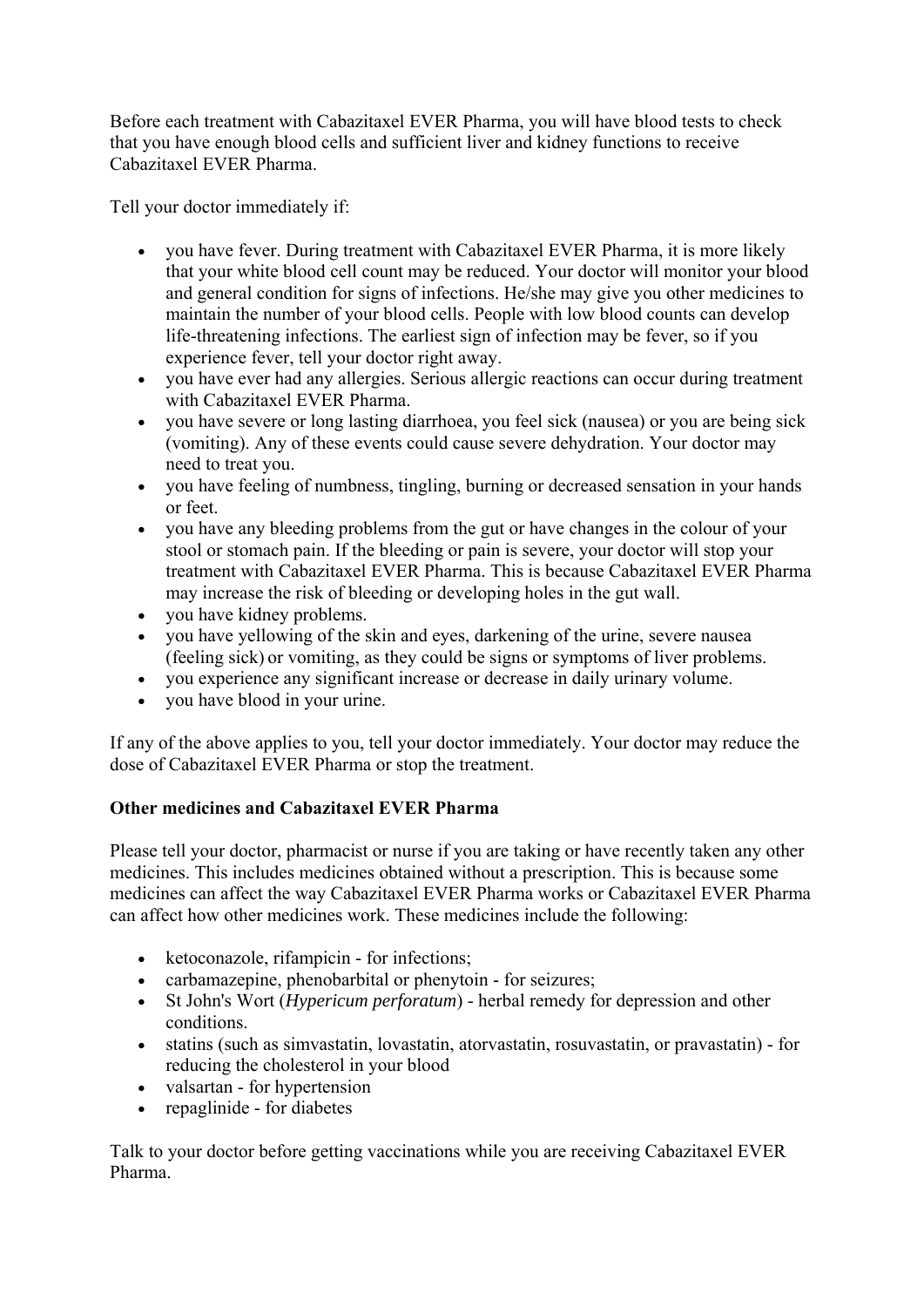#### **Pregnancy, breast-feeding and fertility**

Cabazitaxel EVER Pharma should not be used in pregnant women or women of childbearing age not using contraception.

Cabazitaxel EVER Pharma should not be used during breast-feeding.

Use a condom during sex if your partner is or could become pregnant. Cabazitaxel EVER Pharma could be present in your semen and may affect the foetus. You are advised not to father a child during and up to 6 months after treatment and to seek advice on conservation of sperm prior to treatment because Cabazitaxel EVER Pharma may alter male fertility.

### **Driving and using machines**

You may feel tired or dizzy when having this medicine. If this happens, do not drive or use any tools or machines until you feel better.

#### **Cabazitaxel EVER Pharma contains ethanol (alcohol)**

Vial 4.5 ml

This medicine contains 888.8 mg of alcohol (ethanol) in each vial. The amount of 4.5 ml in this medicine is equivalent to 22.5 ml beer or 9.4 ml wine.

Vial 5 ml

This medicine contains 987.5 mg of alcohol (ethanol) in each vial. The amount of 5 ml in this medicine is equivalent to 25 ml beer or 10.4 ml wine.

Vial 6 ml

This medicine contains 1185 mg of alcohol (ethanol) in each vial. The amount of 6 ml in this medicine is equivalent to 30 ml beer or 12.5 ml wine.

The amount of alcohol in this medicine is not likely to have an effect in adults and adolescents.

The amount of alcohol in this medicine may alter the effects of other medicines. Talk to your doctor or pharmacist if you are taking other medicines.

If you are addicted to alcohol, talk to your doctor or pharmacist before taking this medicine.

### **3. How to use Cabazitaxel EVER Pharma**

#### **Instructions for use**

Anti-allergic medicines will be given to you before you have Cabazitaxel EVER Pharma to reduce the risk of allergic reactions.

- Cabazitaxel EVER Pharma will be given to you by a doctor or a nurse.
- Cabazitaxel EVER Pharma must be prepared (diluted) before it is given. Practical information for handling and administration of Cabazitaxel EVER Pharma for doctors, nurses and pharmacists is provided with this leaflet.
- Cabazitaxel EVER Pharma will be given by a drip (infusion) into one of your veins (intravenous use) in hospital for about an hour.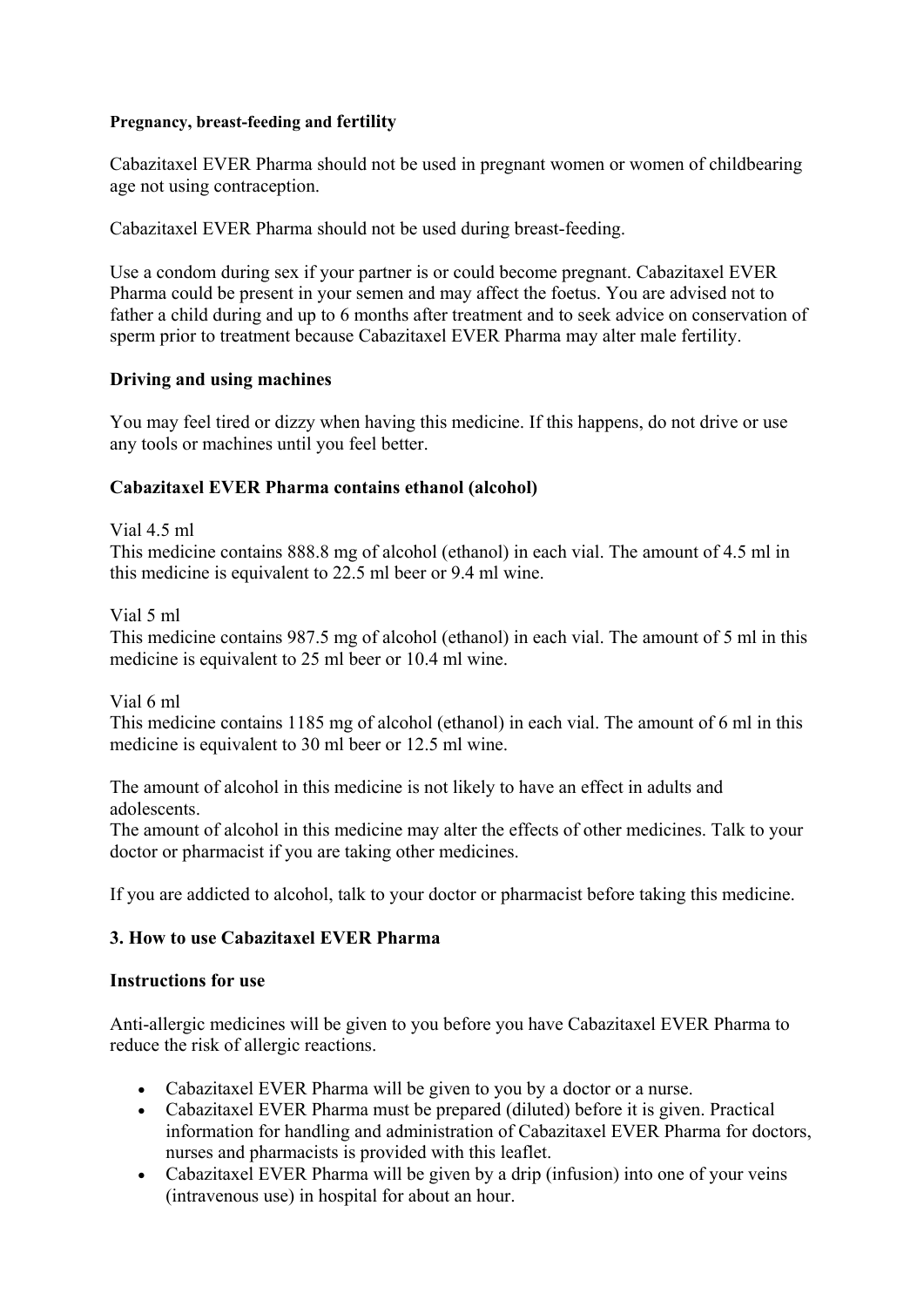As part of your treatment, you will also take a corticosteroid medicine (prednisone or prednisolone) by mouth every day.

# **How much and how often to have**

- The usual dose depends on your body surface area. Your doctor will calculate your body surface area in square meters  $(m^2)$  and will decide the dose you should have.
- You will usually have an infusion once every 3 weeks.

If you have any further questions on the use of this medicine, ask your doctor, pharmacist or nurse.

# **4. Possible side effects**

Like all medicines, this medicine can cause side effects, although not everybody gets them. Your doctor will discuss these with you and will explain the potential risks and benefits of your treatment.

# **See a doctor immediately if you notice any of the following side effects:**

- $\bullet$  fever (high temperature). This is common (may affect up to 1 in 10 people).
- severe loss of body fluids (dehydration). This is common (may affect up to 1 in 10 people). This can occur if you have severe or long-lasting diarrhoea, or fever, or if you are being sick (vomiting).
- severe stomach pain or stomach pain that doesn't go away. This can occur if you have a hole in the stomach, food pipe, gut or bowel (gastrointestinal perforation). This can lead to death.

If any of the above applies to you, tell your doctor immediately.

# **Other side-effects include:**

**Very common** (may affect more than 1 in 10 people):

- decrease in the number of red (anaemia), or white blood cells (which are important in fighting infection)
- decrease in the number of platelets (which results in increased risk of bleeding)
- loss of appetite (anorexia)
- stomach upsets including feeling sick (nausea), being sick (vomiting), diarrhoea or constipation
- back pain
- blood in the urine
- feeling tired, weak or lack of energy.

**Common** (may affect up to 1 in 10 people):

- alteration of taste
- shortness of breath
- $\bullet$  cough
- abdominal pain
- short term hair loss (in most cases normal hair growth should return)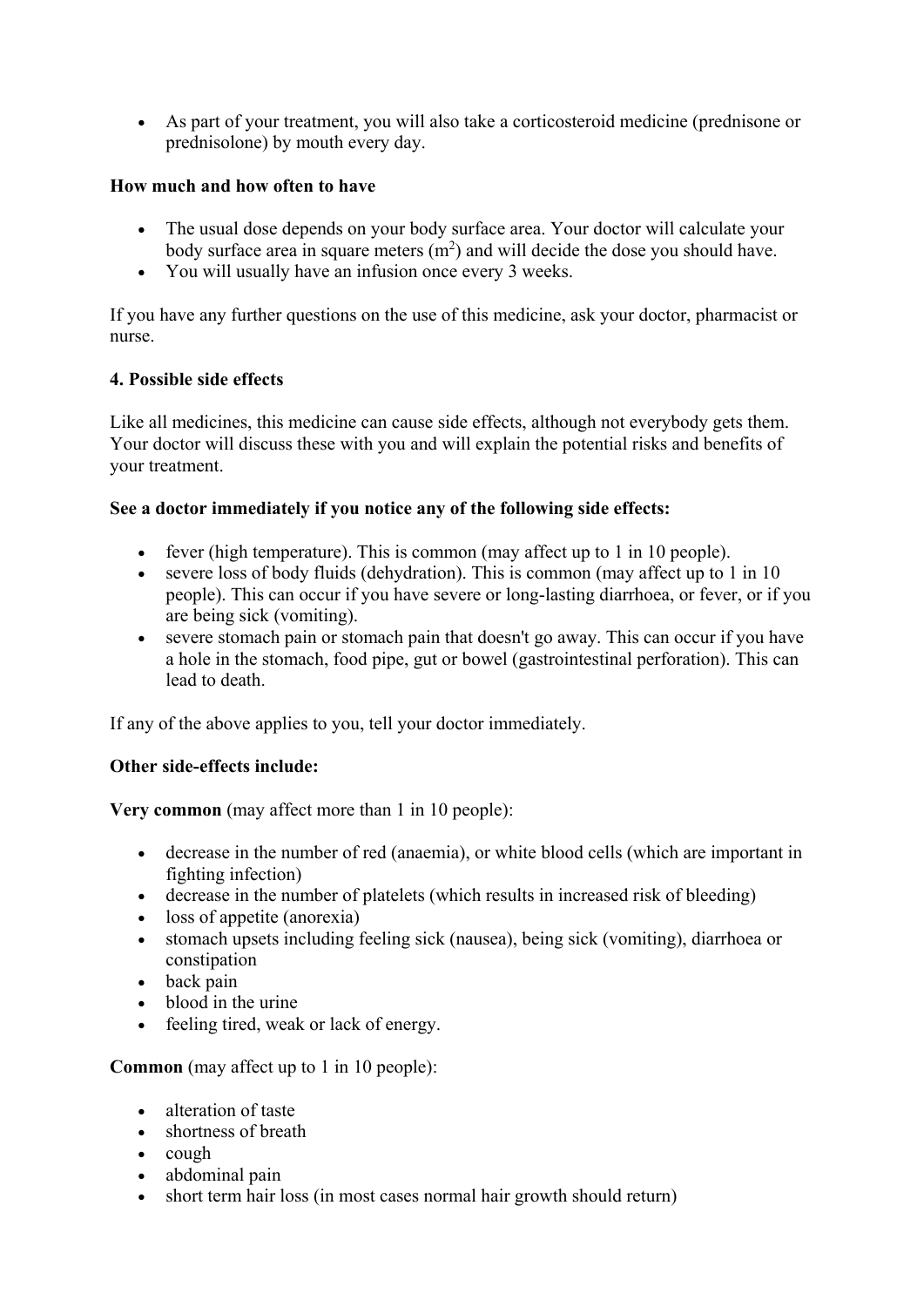- joint pain
- urinary tract infection
- lack of white blood cells associated with fever and infection
- feeling of numbness, tingling, burning or decreased sensations in hands and feet
- dizziness
- headache
- decrease or increase in blood pressure
- uncomfortable feeling in the stomach, heart burn or belching
- stomach pain
- haemorrhoids
- muscle spasm
- painful or frequent urination
- urinary incontinence
- kidney disease or problems
- sore in the mouth or on lips
- infections or risk of infections
- high blood sugar
- insomnia
- mental confusion
- feeling anxious
- abnormal feeling or loss of sensation or pain in hands and feet
- trouble with balance
- rapid or irregular heartbeat
- blood clot in the leg or in the lung
- skin feeling flushed
- pain in mouth or throat
- rectal bleeding
- muscle discomfort, aches, weakness or pain
- swelling of the feet or legs
- chills.

**Uncommon** (may affect up to 1 in 100 people):

- low blood potassium
- $\bullet$  ringing in the ear
- skin feeling hot
- redness of the skin
- nail disorder (change in the colour of your nails; nails may detach)
- inflammation of the bladder, which can occur when your bladder has been previously exposed to radiation therapy (cystitis due to radiation recall phenomenon).

**Frequency not known** (cannot be estimated from the available data):

 interstitial lung disease (inflammation of the lungs causing coughing and difficulty breathing).

#### **Reporting of side effects**

If you get any side effects, talk to your doctor. This includes any possible side effects not listed in this leaflet. You can also report side effects directly via HPRA Pharmacovigilance,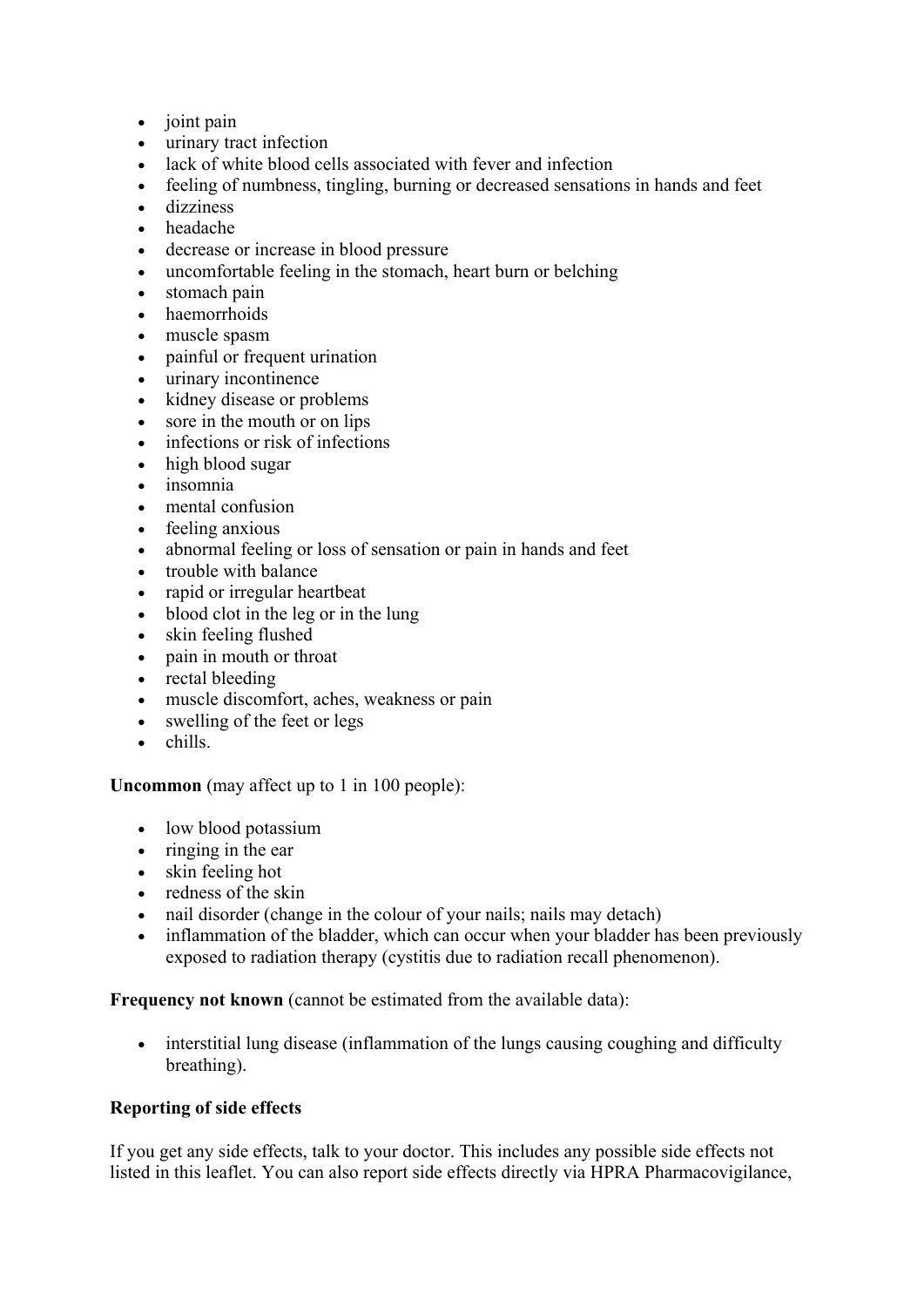www.hpra.ie. By reporting side effects, you can help provide more information on the safety of this medicine.

### **5. How to store Cabazitaxel EVER Pharma**

Keep this medicine out of the sight and reach of children.

Do not use this medicine after the expiry date which is stated on the outer carton and on the label of the vials after EXP. The expiry date refers to the last day of that month.

This medicinal product does not require any special storage conditions.

Do not freeze.

Multi-dose vials: Chemical, physical and microbiological stability of the solution after first opening has been demonstrated for 28 days below 25°C. Cabazitaxel EVER Pharma is suitable for multi-dose use.

Information about storage and the time to use Cabazitaxel EVER Pharma, once it has been diluted and is ready to use, are described in the section "PRACTICAL INFORMATION FOR MEDICAL OR HEALTHCARE PROFESSIONALS ON PREPARATION, ADMINISTRATION AND HANDLING OF Cabazitaxel EVER Pharma ".

Do not throw away any medicines via wastewater or household waste. Ask your pharmacist how to throw away medicines you no longer use. These measures will help to protect the environment.

### **6. Contents of the pack and other information**

### **What Cabazitaxel EVER Pharma contains**

The active substance is cabazitaxel. One ml of the concentrate for solution for infusion contains cabazitaxel monohydrate or anhydrous equivalent to 10 mg cabazitaxel.

Each vial of 4.5 ml of concentrate for solution for infusion contains cabazitaxel monohydrate or anhydrous equivalent to 45 mg cabazitaxel.

Each vial of 5 ml of concentrate for solution for infusion contains cabazitaxel monohydrate or anhydrous equivalent to 50 mg cabazitaxel.

Each vial of 6 ml of concentrate for solution for infusion contains cabazitaxel monohydrate or anhydrous equivalent to 60 mg cabazitaxel.

Cabazitaxel EVER Pharma 10 mg/ml concentrate for solution for infusion contains an overfill. This overfill ensures that there is extractable volume of 4.5 ml, 5 ml or 6 ml containing 10 mg/ml cabazitaxel.

The other ingredients are polysorbate 80; macrogol; citric acid; and ethanol, anhydrous (see section 2 "Cabazitaxel EVER Pharma contains alcohol").

#### **What Cabazitaxel EVER Pharma looks like and contents of the pack**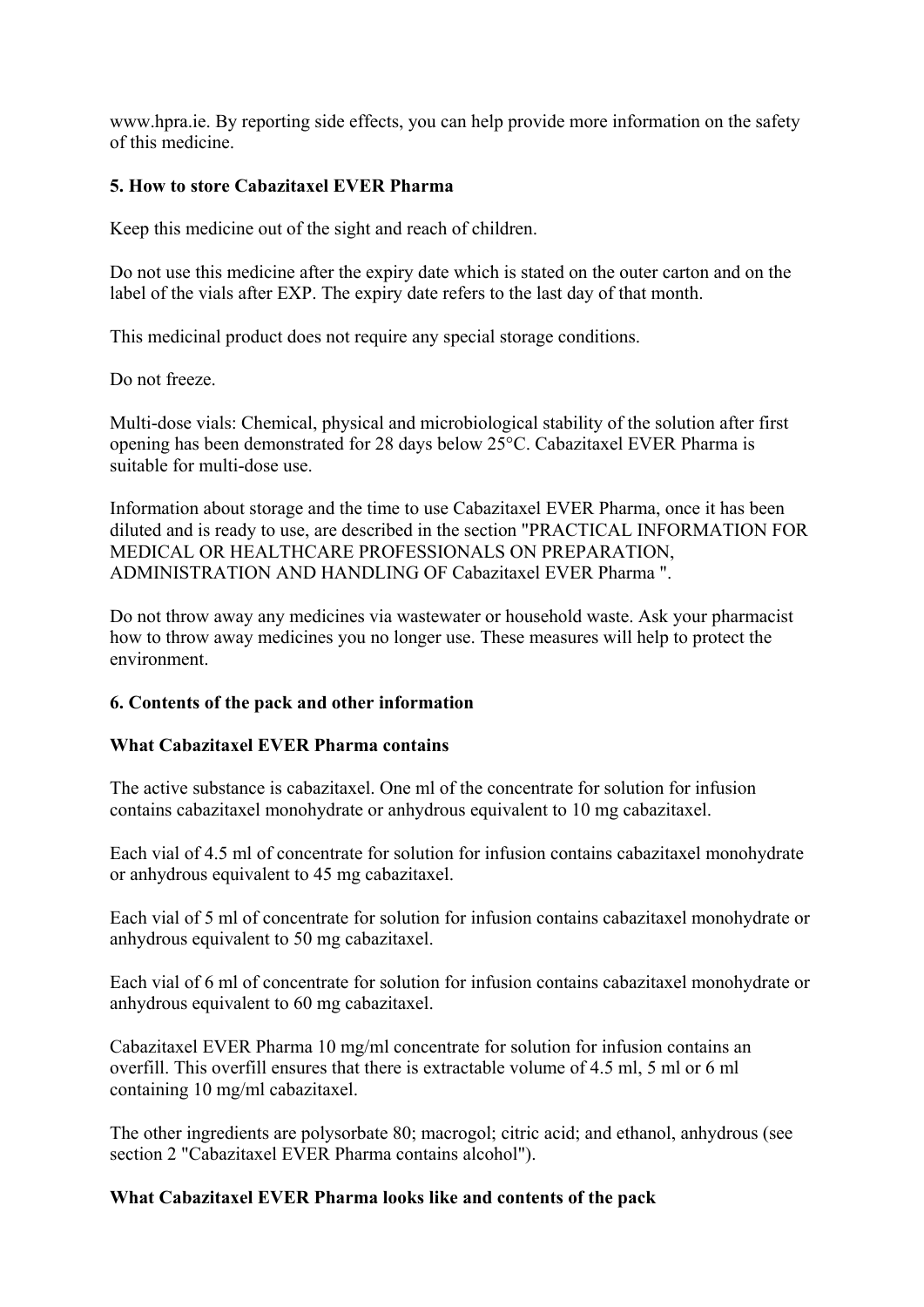Cabazitaxel EVER Pharma is a concentrate for solution for infusion (sterile concentrate).

The concentrate is a clear slightly yellow oily solution.

One pack of Cabazitaxel EVER Pharma contains:

Clear glass vial closed with a grey bromobutyl rubber stopper sealed by an aluminium cap with a plastic flip-off cover containing 4.5 ml (5 ml or 6 ml) concentrate.

Vials may or may not be sheathed in a protective sleeve.

Not all pack sizes may be marketed.

**Marketing Authorisation Holder** 

EVER Valinject GmbH Oberburgau 3 4866 Unterach am Attersee Austria

#### **Manufacturer**

EVER Pharma Jena GmbH Otto‑Schott‑Straße 15 07745 Jena Germany

This medicinal product is authorised in the Member States of the EEA under the following names:

- AT Cabazitaxel EVER Pharma 10 mg/ml Konzentrat zur Herstellung einer Infusionslösung
- BE Cabazitaxel EVER Pharma 10 mg/ml concentraat voor oplossing voor infusie / solution à diluer pour perfusion / Konzentrat zur Herstellung einer Infusionslösung
- DE Cabazitaxel EVER Pharma 10 mg/ml Konzentrat zur Herstellung einer Infusionslösung
- DK Cabazitaxel EVER Pharma
- ES Cabazitaxel EVER Pharma 10 mg/ml concentrado para solución para perfusión
- FI Cabazitaxel EVER Pharma 10 mg/ml infuusiokonsentraatti, liuosta varten
- FR Cabazitaxel EVER Pharma 10 mg/ml, solution à diluer pour perfusion
- HU Cabazitaxel EVER Pharma 10 mg/ml koncentrátum oldatos infúzióhoz
- HR Cabazitaxel EVER Pharma 10 mg/ml koncentrat za otopinu za infuziju
- IE Cabazitaxel EVER Pharma 10 mg/ml concentrate for solution for infusion
- IT Cabazitaxel EVER Pharma
- NL Cabazitaxel EVER Pharma 10 mg/ml concentraat voor oplossing voor infusie
- NO Cabazitaxel EVER Pharma 10 mg/ml konsentrat til infusjonsvæske, oppløsning
- PL Cabazitaxel EVER Pharma
- PT Cabazitaxel EVER Pharma
- SE Cabazitaxel EVER Pharma 10 mg/ml koncentrat till infusionsvätska, lösning
- SI Kabazitaksel EVER Pharma 10 mg/ml koncentrat za raztopino za infundiranje
- SK Cabazitaxel EVER Pharma 10 mg/ml koncentrát na infúzny roztok
- UK Cabazitaxel EVER Pharma 10 mg/ml concentrate for solution for infusion

### **This leaflet was last revised in 11/2021.**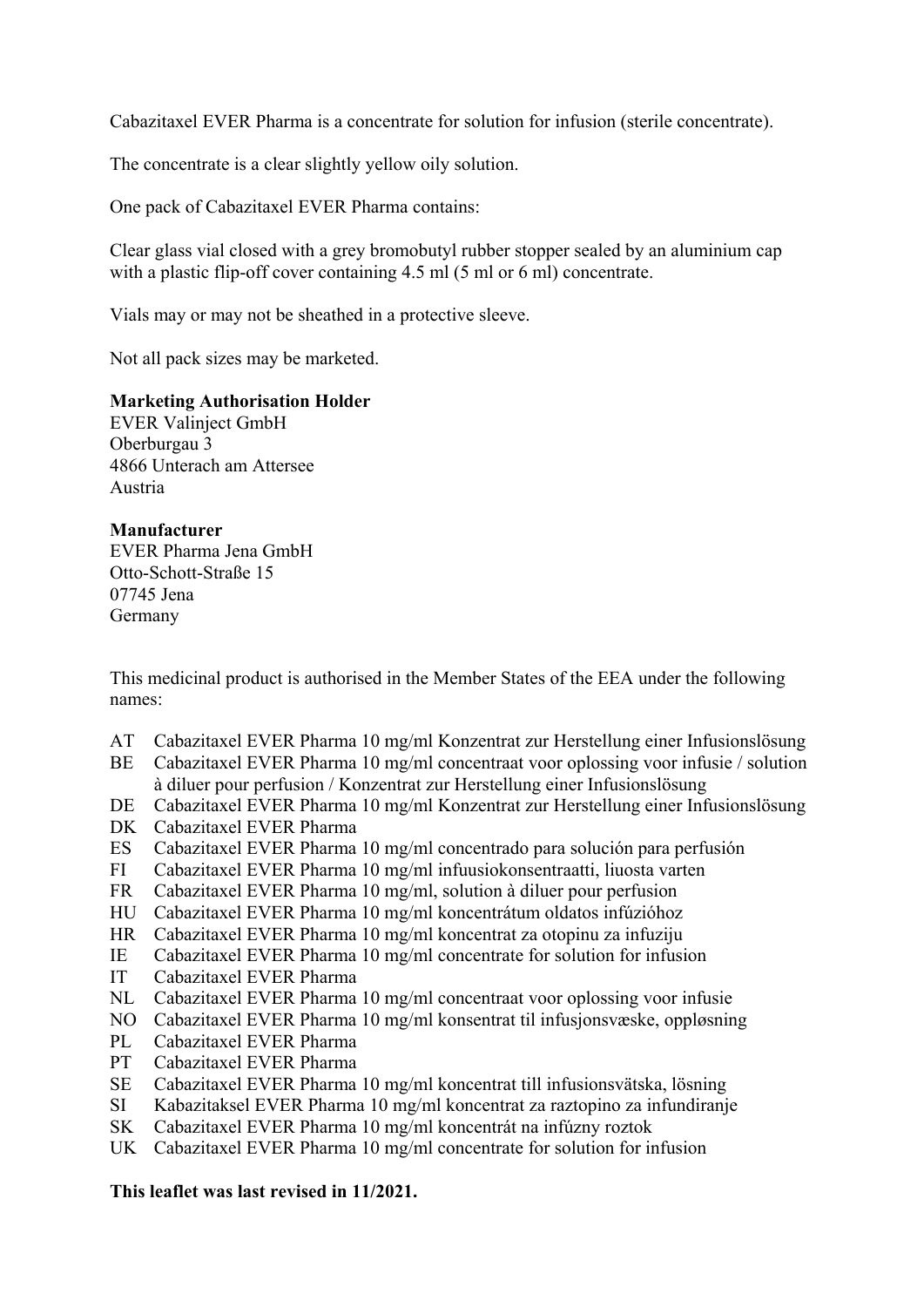#### **The following information is intended for healthcare professionals only:**

#### **PRACTICAL INFORMATION FOR MEDICAL OR HEALTHCARE PROFESSIONALS ON PREPARATION, ADMINISTRATION AND HANDLING OF Cabazitaxel EVER Pharma 10 mg/ml CONCENTRATE FOR SOLUTION FOR INFUSION**

This information supplements sections 3 and 5 for the user. It is important that you read the entire content of this procedure prior to the preparation of the infusion solution.

#### **Incompatibilities**

This medicine must not be mixed with other medicines except those used for the dilution.

#### **Shelf life and special precautions for storage**

This medicinal product does not require any special storage conditions. Do not freeze.

#### After first opening

Multi-dose vials: Chemical, physical and microbiological stability of the solution after first opening has been demonstrated for 28 days below 25°C. Cabazitaxel EVER Pharma] is suitable for multi-dose use.

#### **After dilution in the infusion bag/bottle**

Chemical and physical stability of the infusion solution has been demonstrated for 48 hours below 25°C including the 1-hour infusion time and for 14 days at refrigerated conditions including the 1-hour infusion time.

From a microbiological point of view, the infusion solution should be used immediately. If not used immediately, in-use storage times and conditions are the responsibility of the user and would normally not be longer than 24 hours below 25°C, unless dilution has taken place in controlled and validated aseptic conditions.

#### **Preparation and administration precautions**

Cabazitaxel EVER Pharma should only be prepared and administered by personnel trained in handling cytotoxic agents. Pregnant staff should not handle it.

As for any other antineoplastic agent, caution should be exercised when handling and preparing Cabazitaxel EVER Pharma solutions, taking into account the use of containment devices, personal protective equipment (e.g. gloves), and preparation procedures. If Cabazitaxel EVER Pharma, at any step of its handling, should come into contact with the skin, wash immediately and thoroughly with soap and water. If it should come into contact with mucous membranes, wash immediately and thoroughly with water.